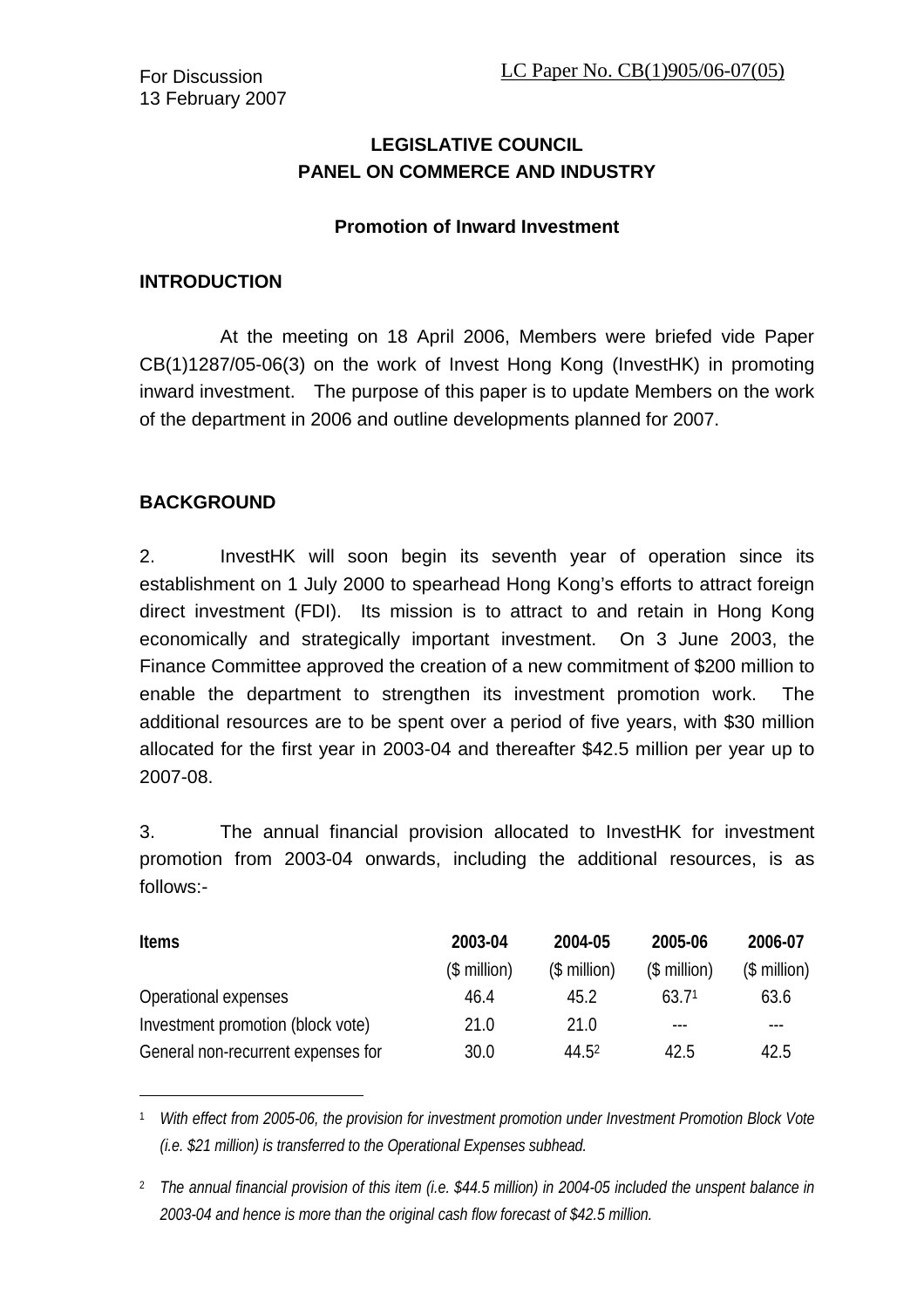| <b>Items</b>                        | 2003-04<br>(\$ million) | 2004-05<br>(\$ million) | 2005-06<br>$($$ million) | 2006-07<br>(\$ million) |
|-------------------------------------|-------------------------|-------------------------|--------------------------|-------------------------|
| enhancing investment promotion work |                         |                         |                          |                         |
| Total                               | 97.4                    | 110.7                   | 106.2                    | 106.1                   |

4. InvestHK has been making the best use of the additional resources to broaden its promotion work and coverage in strategic markets overseas and in the Mainland, strengthen the project-handling capacity of its sector teams in the Head Office<sup>3</sup>, increase marketing activities and joint promotional efforts with Mainland provinces and cities, and improve its corporate marketing and communications capability (especially in the areas of marketing, research, public relations, information technology and knowledge management) by engaging the full-time and exclusive service of an in-house consulting team.

5. As at 1 January 2007, InvestHK employed 90 staff in its Head Office. They work closely with 26 out-stationed staff operating Investment Promotion Units (IPUs) in ten designated Hong Kong Economic and Trade Offices (ETOs)<sup>4</sup> and the Beijing Office. Of the 116 staff, 74 were non-civil service appointments and 42 were civil servants. To strengthen its presence in existing markets and to cover new markets, InvestHK also engages 15 external consultant companies in different strategic locations not covered by the existing IPUs. An organisation chart of the department's Head Office and details of its overseas promotion arms are at **Enclosures 1 and 2** respectively.

# **MAJOR ACTIVITIES AND ACHIEVEMENTS IN 2006**

### **(a) Attracting foreign direct investment**

l

6. InvestHK has been actively promoting Hong Kong's unique position as a two-way platform for business between the Mainland and the rest of the world, a preferred destination for FDI in Asia and the international business hub for multinational corporations to oversee their regional operations. As part of its continued efforts to promote the strategic roles of Hong Kong in the Greater Pearl River Delta (PRD) economy, the department has recently published the fourth

- 2 -

<span id="page-1-0"></span><sup>3</sup> *The nine sector teams specialise in the following sectors: business & professional services; consumer, retail & sourcing; financial services; information technology; telecommunications, media & multimedia; technology; tourism & entertainment; transportation; and special projects.* 

<span id="page-1-1"></span><sup>4</sup> *Two IPUs were set up in 2006 upon the establishment of the new ETOs in Shanghai and Chengdu.*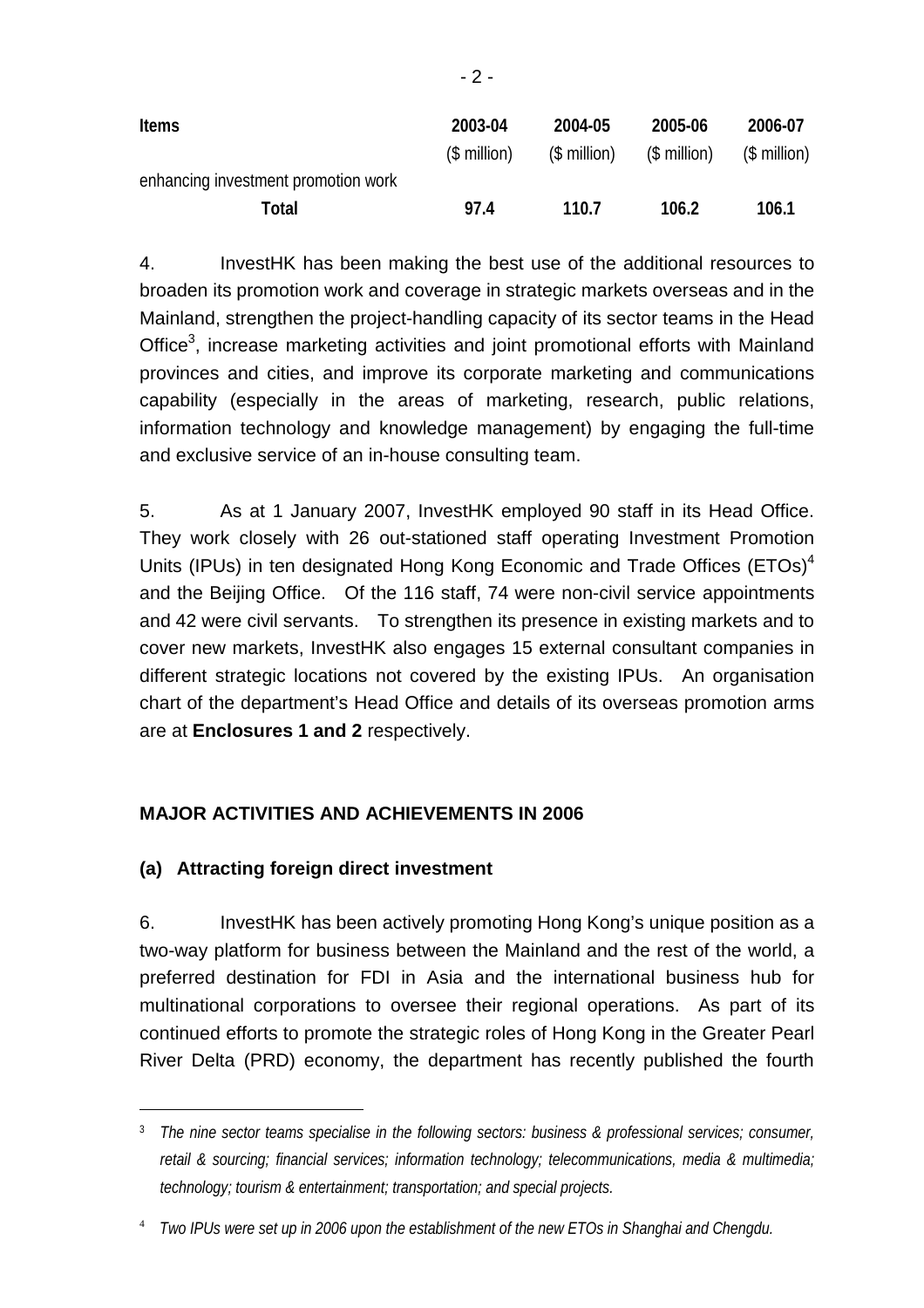edition of a study report entitled "The Greater Pearl River Delta" <sup>5</sup>. This report has been one of the most important sources of credible facts and figures about the Greater PRD, including Hong Kong and Macao, since its first edition in 2003.

7. In 2006, InvestHK assisted 246 overseas, Mainland and Taiwan companies to set up or expand operations in Hong Kong. These investment projects are expected to lead to the creation of over 7 835 jobs, which include 3 092 jobs initially and an additional 4 743 jobs in the next two years as the companies expand. These companies have also brought in financial investments of more than \$10.24 billion, representing a 15% increase over last year's record total. A summary of the department's results over the years is at **Enclosure 3**. A detailed breakdown and the analysis of projects completed in 2006 are set out at **Enclosure 4**.

# **(b) Undertaking joint promotional efforts with Mainland authorities**

8. In 2006, InvestHK organised eight joint investment promotional activities with major Mainland provinces and cities. Details are at **Enclosure 5**. All these joint seminars were well received by the audience, mostly overseas prospective investors. The overall response has been overwhelming and promising. For example, the large-scale joint investment promotion seminar co-organised with the Guangdong Province in Paris held in November 2006 attracted over 2 000 participants, and many of them showed strong interest in exploring business opportunities in the Greater PRD.

9. This collaborative strategy has proven to be successful. From 2002 to end 2006, InvestHK has already completed 32 investment projects arising from these joint promotional activities. Another 92 projects are still being pursued.

# **(c) Attracting Mainland enterprises to set up business in Hong Kong**

10. InvestHK has continued to actively promote to Mainland enterprises Hong Kong's unique advantages as a springboard to expand overseas, and to work closely with relevant Mainland authorities to help Mainland enterprises set up operations in Hong Kong. In 2006, InvestHK conducted a total of 17 seminars in 13 cities in the Mainland, including a series of thematic seminars and other

 $\overline{a}$ 

<span id="page-2-0"></span><sup>5</sup> *Commissioned by InvestHK, the report was written by Professor Michael Enright of the University of Hong Kong and Edith Scott.*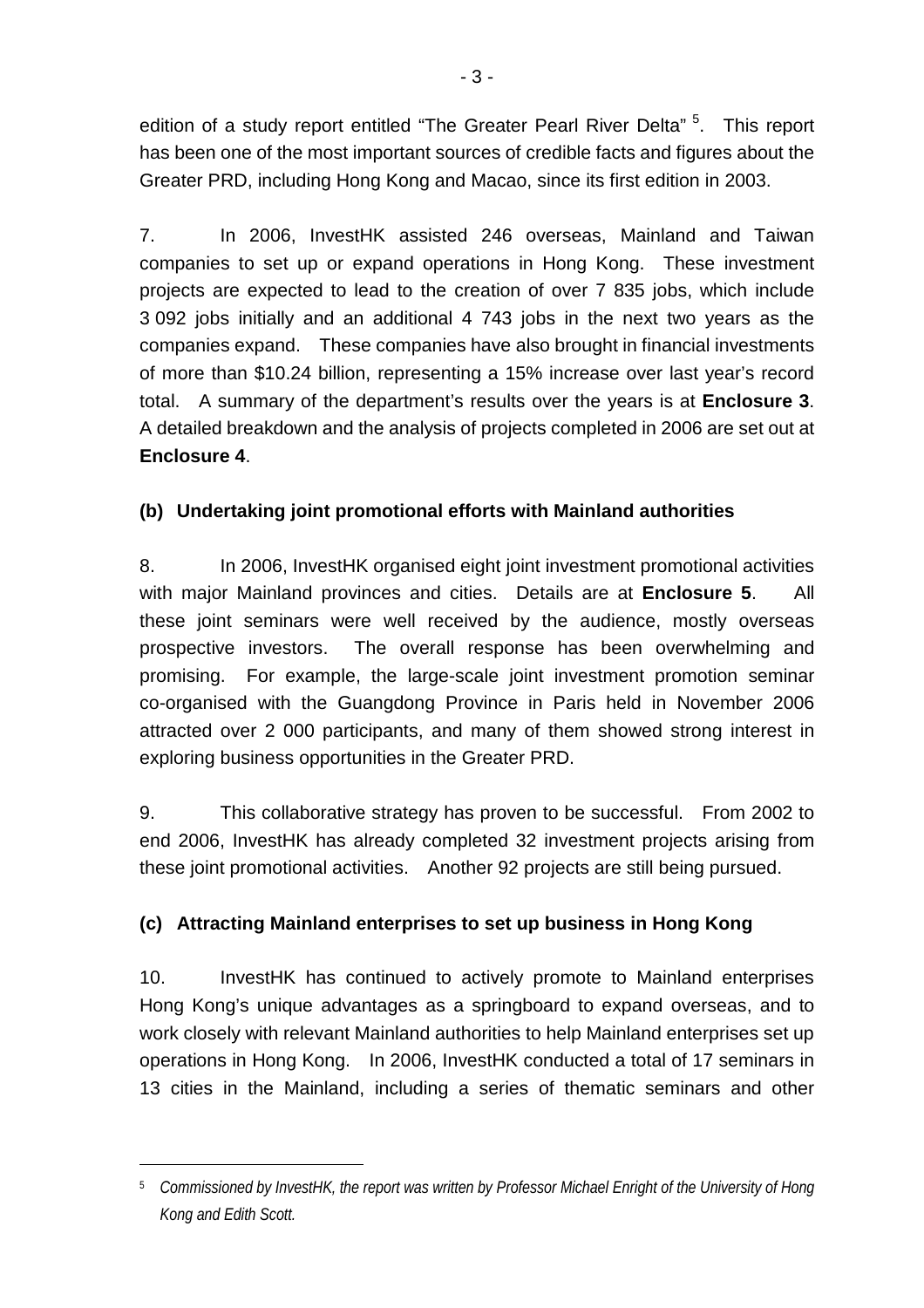sector-specific seminars covering 9 cities in the Pan-PRD region. Details of these activities are summarised at **Enclosure 6**.

11. To ride on the successful launch of the "InvestHK Step-by-step Guide"<sup>6</sup> in 2005, which sets out the detailed procedures for Mainland enterprises to obtain relevant government approvals in the Mainland and the steps for setting up a business in Hong Kong, the department further introduced in mid-2006 a version tailored for Guangdong enterprises and is working on versions tailored for other provinces to be launched in future.

12. In 2006, InvestHK completed 41 projects related to Mainland investments in Hong Kong, which represented a 17% share of the total number of completed projects. This clearly demonstrates the important role of Hong Kong as a preferred base for Mainland enterprises to expand regionally and internationally.

# **(d) Promoting Hong Kong's profile and advantages**

l

13. Participation in major international business events constitutes an integral part of InvestHK's investment promotion efforts. This helps to raise Hong Kong's profile among key target markets and identify new prospective investors interested in Hong Kong. Major events in which InvestHK participated in 2006 include, for example, the Annual Asian Pacific Bond Congress; MIPIM Asia; the Cable and Satellite Broadcasting Association of Asia (CASBAA) Annual Convention; CNBC Asia Business Leaders Awards; and the 3G World Congress and Mobility Marketplace, etc.

14. InvestHK has made continuous efforts to leverage on the networking potential of its Investment Promotion Ambassadors (IPAs) to strengthen its investment promotion work as and when opportunities arise<sup>[7](#page-3-1)</sup>. In 2006, the department appointed a further batch of 10 new IPAs, marking up a wider network of 71 IPAs in total, which stretches across different parts of the world as a number

<span id="page-3-0"></span><sup>6</sup> *The "Step-by-Step Guide" is a joint publication of InvestHK, the Ministry of Commerce and the Commercial Office of the Economic Department of the Central People's Government Liaison Office in HKSAR.*

<span id="page-3-1"></span><sup>7</sup> *The objective of the IPA Scheme is to harness the energy and networking potential of prominent figures in the business community to support Hong Kong's investment promotion efforts, with emphasis on its role in the Greater PRD economy. The IPAs serve as "door openers" to help Government promote the investment strengths offered by Hong Kong and also act as "endorsers" for our investment promotion efforts.*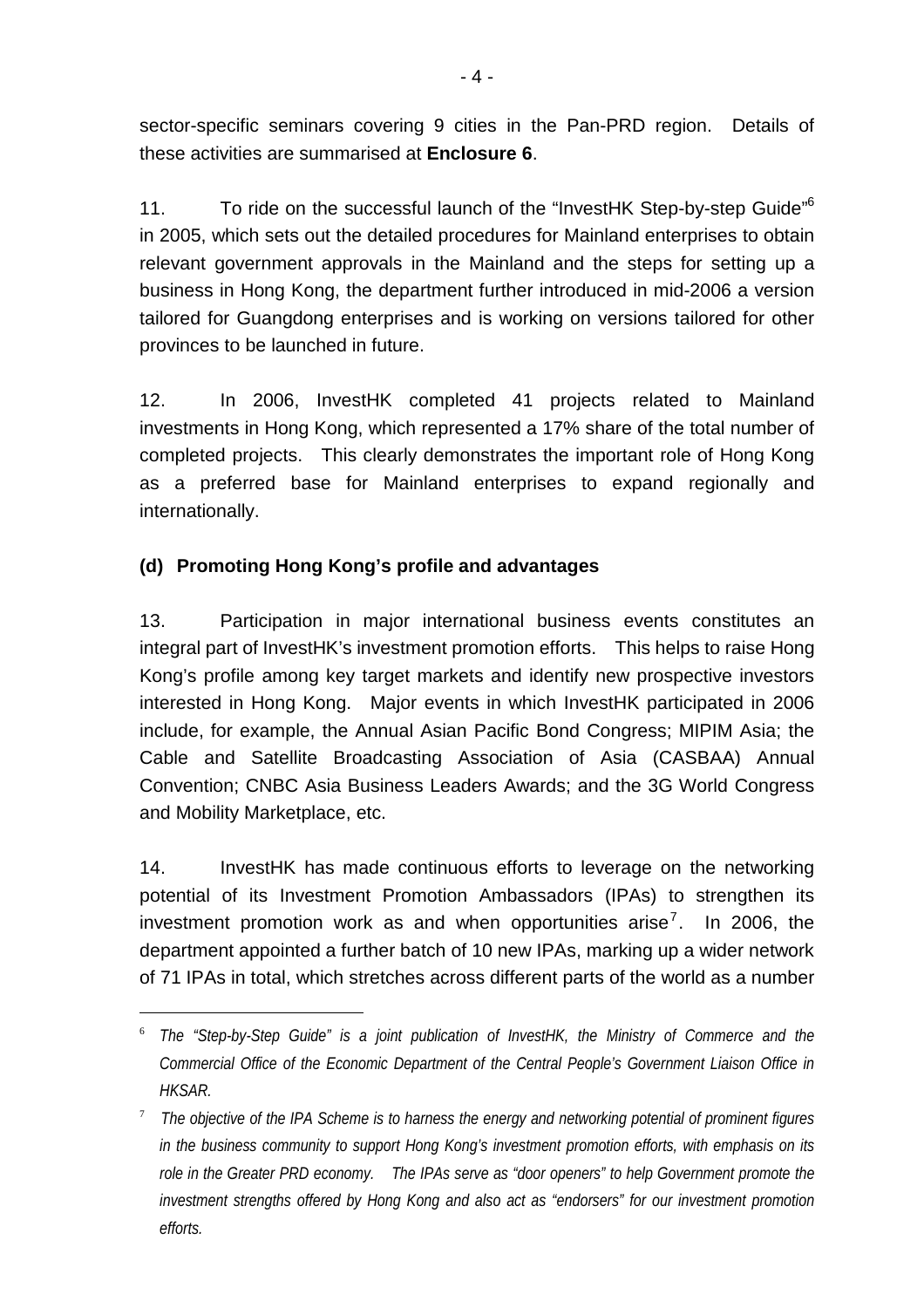of them are based overseas. About 30 activities have been successfully arranged involving the participation of over 20 IPAs since the scheme was launched in 2003. For example, an IPA based in Paris was invited to deliver a keynote speech at the Hong Kong-Guangdong joint seminar in November 2006.

15. To strengthen the collaborative efforts in promoting Hong Kong, InvestHK has maintained close working relations with many strategic partners, both local and overseas, including consulates-general, chambers of commerce and the Hong Kong Trade Development Council (HKTDC). InvestHK has adopted a more diversified approach in its business community programmes by anchoring with major events of the chambers, and by attaching a sector-specific focus in collaboration with interested parties concerned. InvestHK's regular liaison meetings and other working level meetings with HKTDC also help to enhance mutual communications and collaboration. For example, during the past year the two organisations have reconciled and strengthened their respective in-house mechanisms in initiating and recording cross-referrals of companies.

### **CEPA EFFECT**

.

16. Since the implementation of Mainland and Hong Kong Closer Economic Partnership Arrangement (CEPA) in 2003, InvestHK has been actively organising or participating in seminars in North America, Europe and Asia Pacific to promote the benefits of setting up operations in Hong Kong under CEPA to potential investors. The department has also measured CEPA's impact on companies' investment decisions

17. Of the 246 investment projects completed in 2006, 61 companies (25%) have indicated that CEPA was one of the factors considered in making the investment. Of these 61 companies, 22 companies invested because of CEPA, and some of them have accelerated their investment plans, and/or invested more capital and/or employed more staff as a result of CEPA.

### **REGIONAL OPERATIONS AND FDI DESTINATION**

18. Hong Kong continues to maintain its leading position as a preferred destination for FDI. According to the "World Investment Report 2006" released by the United Nations Conference on Trade and Development (UNCTAD), Hong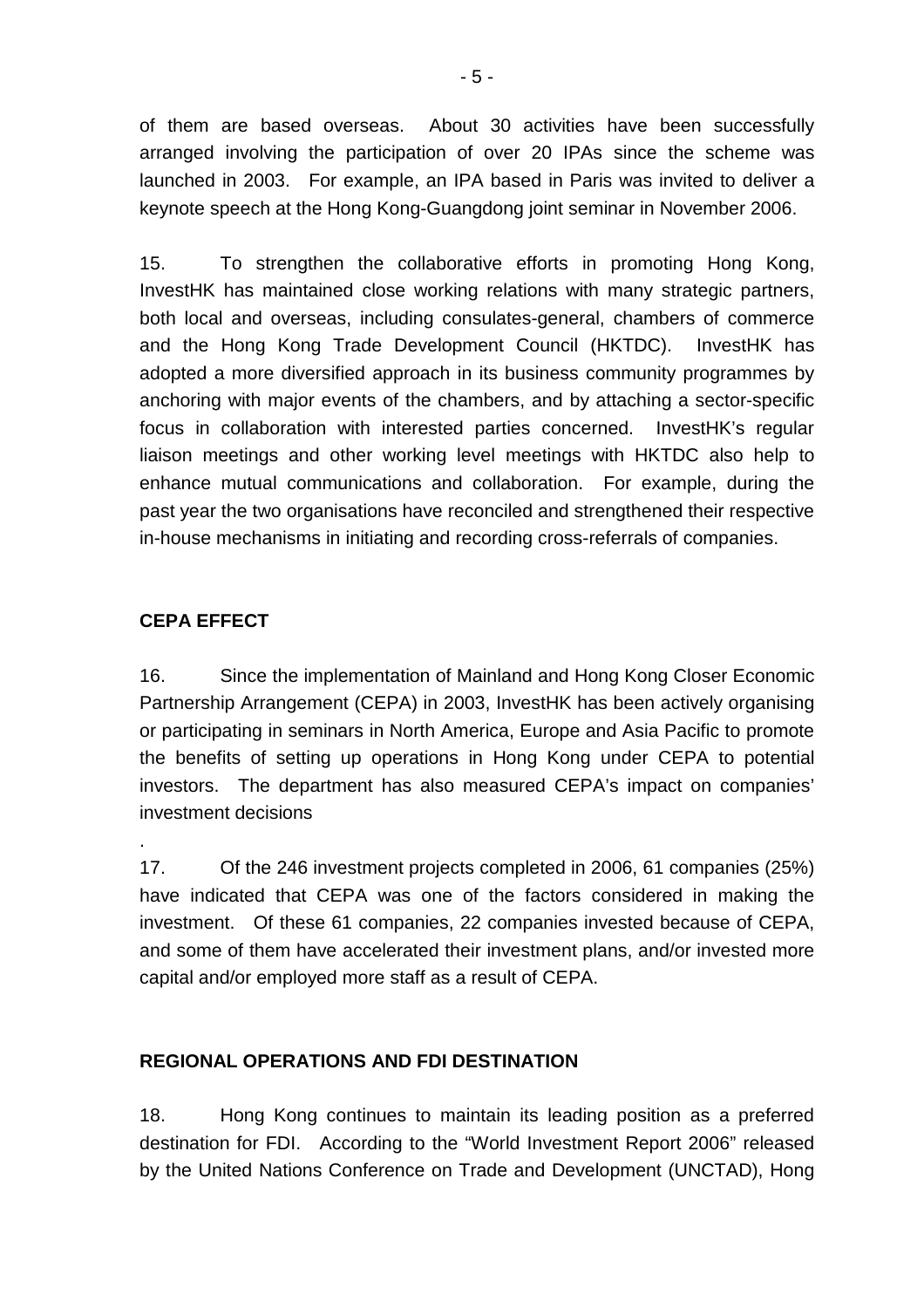Kong has remained the second largest FDI recipient in Asia, after the Mainland. On a global scale, Hong Kong ranked  $6<sup>th</sup>$  in FDI inflows in 2005<sup>8</sup>.

19. Overall FDI inflow into Hong Kong continues to be strong. According to the preliminary figures reported by Census and Statistics Department (C&SD), the FDI inflows during the first three quarters of 2006 have reached US\$29.8 billion (\$231 billion), representing an increase of some US\$5.1 billion (\$40.3 billion) over the same period of 2005. A summary of the FDI figures over the past few years are as follows:

| Year                                   | 2002 | 2003 | 2004 | 2005 |
|----------------------------------------|------|------|------|------|
| Amount (US\$ billion)                  | 97   | 13.6 | 34.0 | 33.6 |
| Source: Census & Statistics Department |      |      |      |      |

20. The number of regional operations in Hong Kong reached an all-time high in 2006. As at 1 June 2006, there were 3 845 companies that were regional headquarters (RHQ) or regional offices (RO) in Hong Kong representing parent companies located outside Hong Kong $9$ . This demonstrates that Hong Kong has remained the preferred base in Asia for overseas companies to oversee their regional operations. More details are set out at **Enclosure 7**.

### **LOOKING FORWARD**

l

21. InvestHK remains committed to its targeted investment promotion activities in both traditional investment source markets and emerging markets. InvestHK's target for 2007 is to achieve at least 250 completed projects. Its sector-focused teams will continue to identify, attract and assist investors in their respective priority sectors from various regions around the world. At the same time, the department will continue to work closely with the local and international business community in Hong Kong and around the world.

<span id="page-5-0"></span>*<sup>8</sup> The ranking is based upon the initial figures quoted in the World Investment Report 2006 published by UNCTAD in October 2006. The FDI inflow figures of Hong Kong for 2005 have subsequently been revised and updated in External Direct Investment Statistics of Hong Kong for 2005 published by C&SD in December 2006.* 

<span id="page-5-1"></span>*<sup>9</sup> The figures are reported by the C&SD in its Report on 2006 Annual Survey of Companies in Hong Kong Representing Parent Companies Located outside Hong Kong.*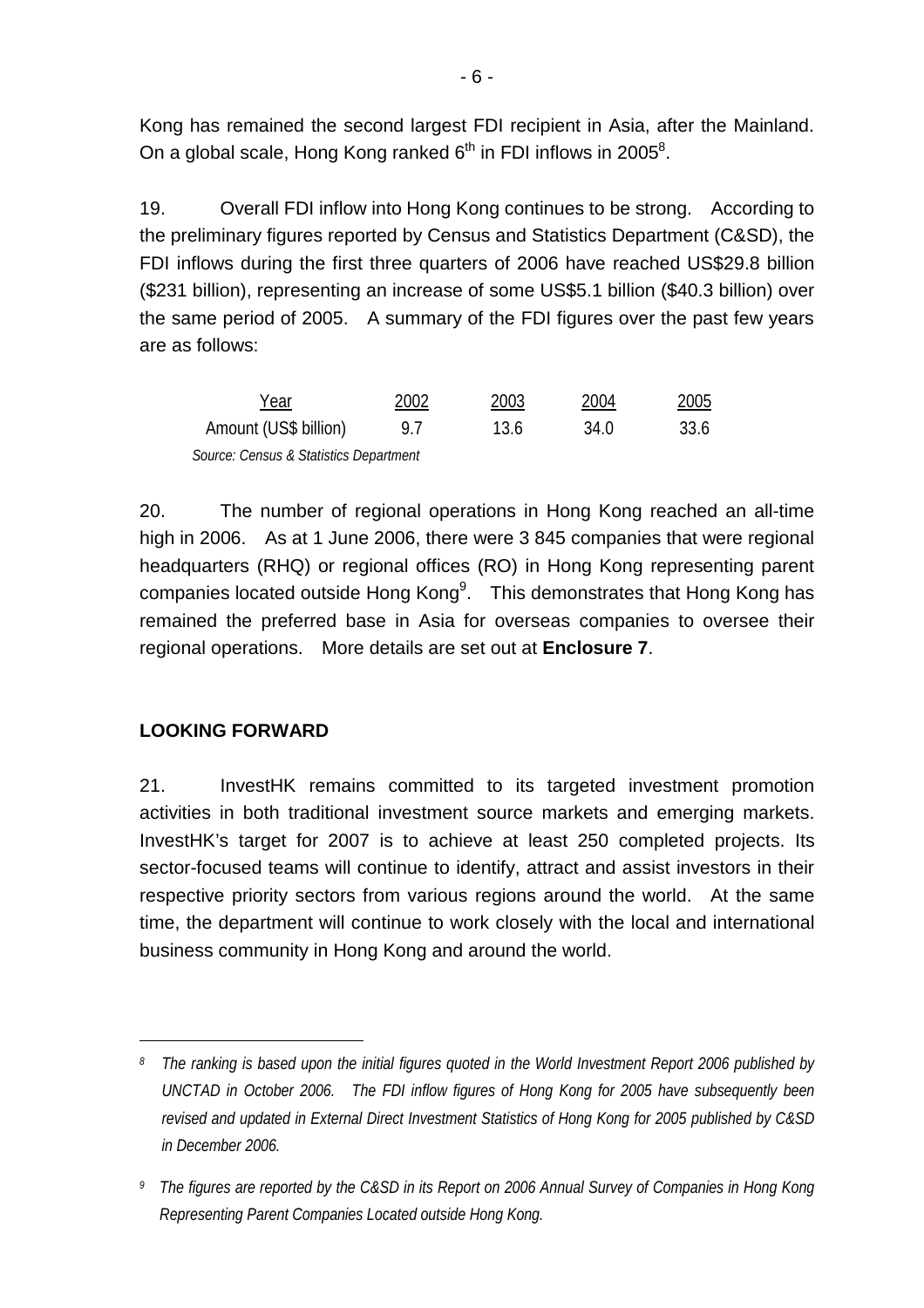22. Furthermore, InvestHK is fully aware of the importance of aftercare services and has since December 2004 implemented an aftercare monitoring programme to keep track of the development of companies assisted by the department in setting up or expanding operations in Hong Kong. As a matter of continuous improvement, InvestHK is reviewing its aftercare strategy with a view to developing a deeper relationship with key strategic investors.

23. In February 2006, the Government's Efficiency Unit commissioned a review of the cost-effectiveness of the work of Invest $HK^{10}$ . The review has concluded that InvestHK is performing well in a cost-effective manner and that it is operating at close to maximum capacity in terms of the number of projects it can handle while maintaining the current level of service quality with the existing resources.

24. The cost-effectiveness review has also identified a number of priority areas for further study with a view to enhancing InvestHK's performance. These include a review of the relevance of InvestHK's nine priority sectors, its major activities and target markets, as well as the governance arrangement and performance measures for maximising the value generated from InvestHK. In this connection, the Government will commission a follow-up study within the next few months to review the current strategy for promotion of inward investment into Hong Kong, in particular to review the role and mission of InvestHK and the relevance of its existing priority sectors in the context of the overall economic policy of Hong Kong. The key findings of the study will be available in the second or third quarter of this year and will be taken into account when considering funding allocation to InvestHK in future.

# **ADVICE SOUGHT**

25. Members are invited to note the inward investment promotion work of InvestHK, and the progress and achievements to date.

*Invest Hong Kong February 2007* 

l

<span id="page-6-0"></span>*<sup>10</sup> An independent study commissioned by the Efficiency Unit. The key objectives of the cost-effectiveness review are (a) to review the general cost-effectiveness of the work of InvestHK; (b) to examine how the time-limited allocation of the additional funds of \$200 million (see paragraph 2) has contributed to the overall situation; and (c) in the light of the findings, to consider whether the time-limited additional funding should be converted into recurrent funding.*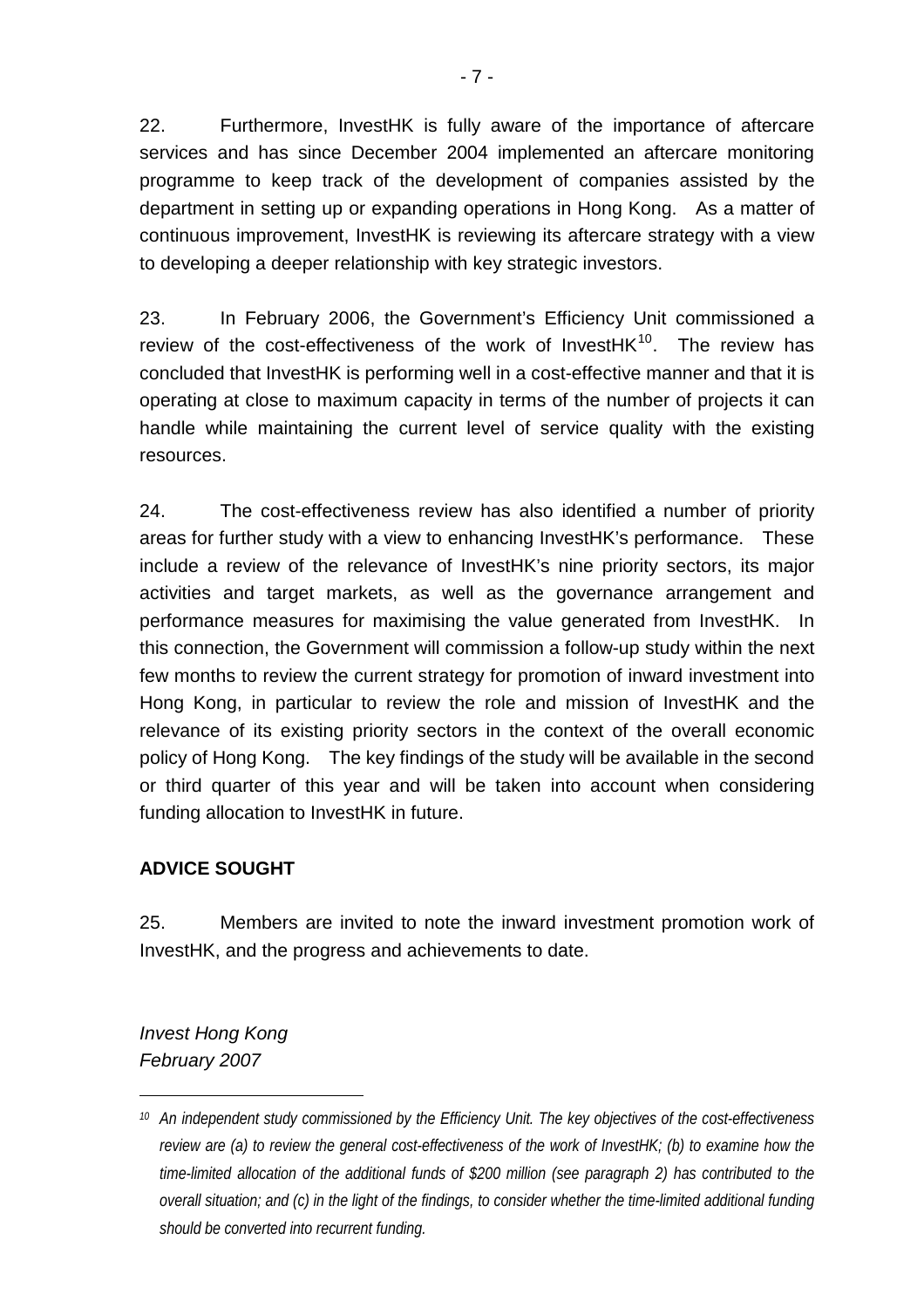#### **Organisational Structure of InvestHK Head Office**



*\* Non-civil service posts* 

**#** Leading member of the consulting team deployed from the Corporate Communications Consultant Updated Jan 2007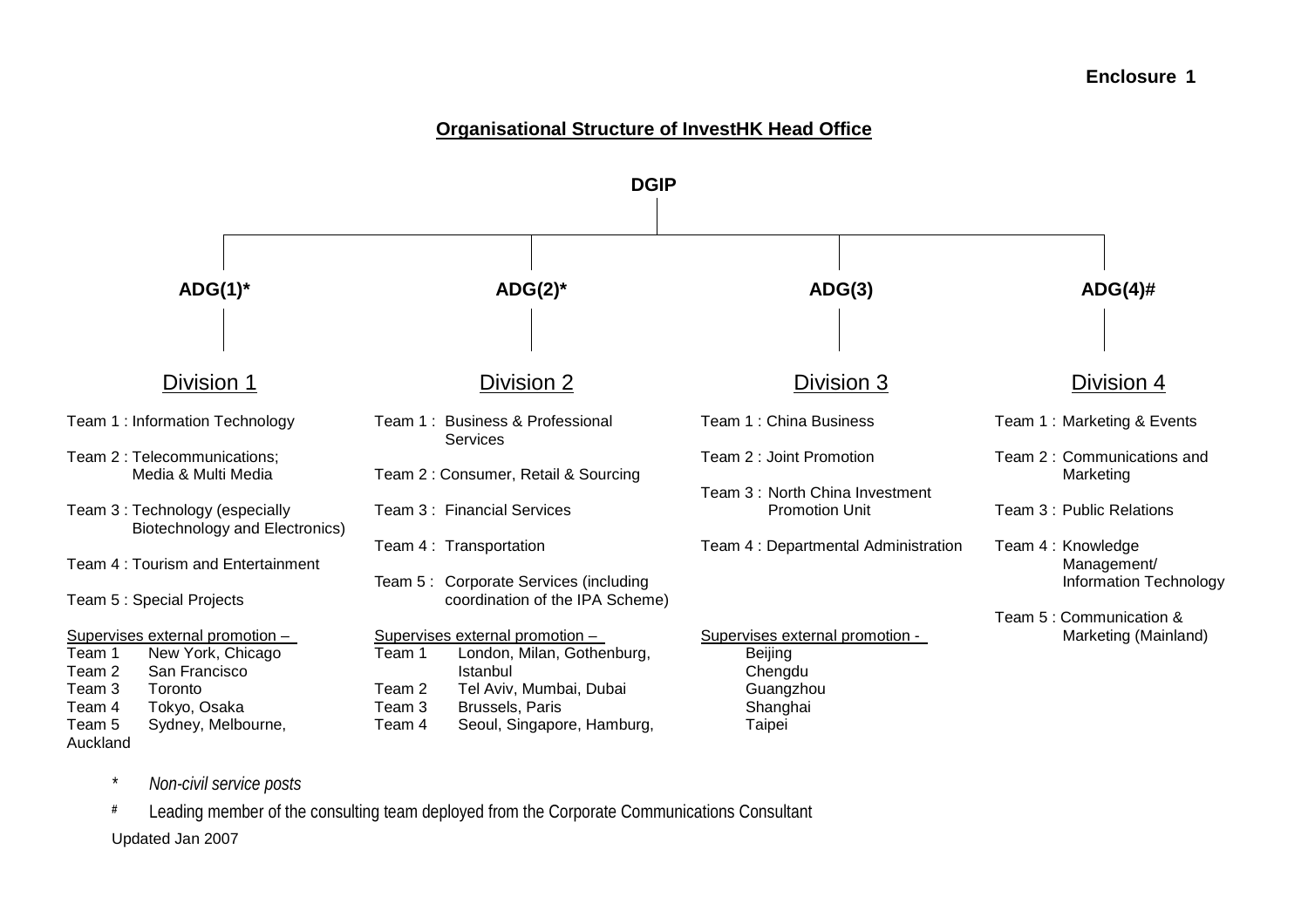# **InvestHK's External Promotion Units**

| <b>Region</b>          | <b>Office Location</b> | <b>Area Covered</b>                                                                                                            | <b>Remarks</b>                                   |
|------------------------|------------------------|--------------------------------------------------------------------------------------------------------------------------------|--------------------------------------------------|
| North America          | New York               | <b>US East</b>                                                                                                                 | Team of three based in ETO                       |
|                        | San Francisco          | <b>US West</b>                                                                                                                 | Team of three based in ETO                       |
|                        | Chicago                | <b>US Central</b>                                                                                                              | <b>Consultant Company</b>                        |
|                        | Toronto                | Canada                                                                                                                         | Individual based in ETO                          |
| Europe                 | <b>Brussels</b>        | Western Europe                                                                                                                 | Team of two based in ETO                         |
|                        | Paris                  | France                                                                                                                         | <b>Consultant Company</b>                        |
|                        | Hamburg                | Germany                                                                                                                        | <b>Consultant Company</b>                        |
|                        | Milan                  | Italy                                                                                                                          | <b>Consultant Company</b>                        |
|                        | London                 | UK, Switzerland, Russia, Estonia, Latvia,<br>Lithuania, Romania, Czech Republic,<br>Hungary, Poland, Slovak Republic, Slovenia | Team of two based in ETO                         |
|                        | Gothenburg             | <b>Nordics</b>                                                                                                                 | <b>Consultant Company</b>                        |
| Asia/                  | Tokyo                  | North Japan                                                                                                                    | Team of two based in ETO                         |
| Australasia            | Osaka                  | West Japan                                                                                                                     | <b>Consultant Company</b>                        |
|                        | Singapore              | Singapore                                                                                                                      | <b>Consultant Company</b>                        |
|                        | Seoul                  | Korea                                                                                                                          | <b>Consultant Company</b>                        |
|                        | Mumbai                 | India                                                                                                                          | <b>Consultant Company</b>                        |
|                        | Dubai                  | Arab Middle East                                                                                                               | <b>Consultant Company</b>                        |
|                        | <b>Istanbul</b>        | Turkey                                                                                                                         | <b>Consultant Company</b>                        |
|                        | <b>Tel Aviv</b>        | <b>Israel</b>                                                                                                                  | <b>Consultant Company</b>                        |
|                        | Sydney                 | Australia, less Victoria & South Australia                                                                                     | Individual based in ETO                          |
|                        | Melbourne              | Victoria & South Australia                                                                                                     | <b>Consultant Company</b>                        |
|                        | Auckland               | New Zealand                                                                                                                    | <b>Consultant Company</b>                        |
| Mainland and<br>Taiwan | Guangzhou              | Guangdong and four Pan-PRD provinces<br>namely Fujian, Jiangxi, Guangxi and Hainan                                             | Team of five based in ETO                        |
|                        | Beijing /              | Beijing, Tianjin, Hebei, Shangdong,                                                                                            | Team of two based in BJO &                       |
|                        | Hong Kong              | Liaoning, Heilongiang, Jilin, Henan, Shanxi,<br>Gansu, Qinghai, Xinjiang, Xizeng (Tibet),<br>Ningxia, and Inner Mongolia       | Team of three based in IHK<br><b>Head Office</b> |
|                        | Chengdu                | Chongqing, Sichuan, Yunnan, Guizhou, Hunan,<br>and Shaanxi                                                                     | Team of two based in ETO                         |
|                        | Shanghai               | Shanghai, Jiangsu, Zhejiang, Anhui, and<br>Hubei                                                                               | Team of three based in ETO                       |
|                        | Taipei                 | Taiwan                                                                                                                         | <b>Consultant Company</b>                        |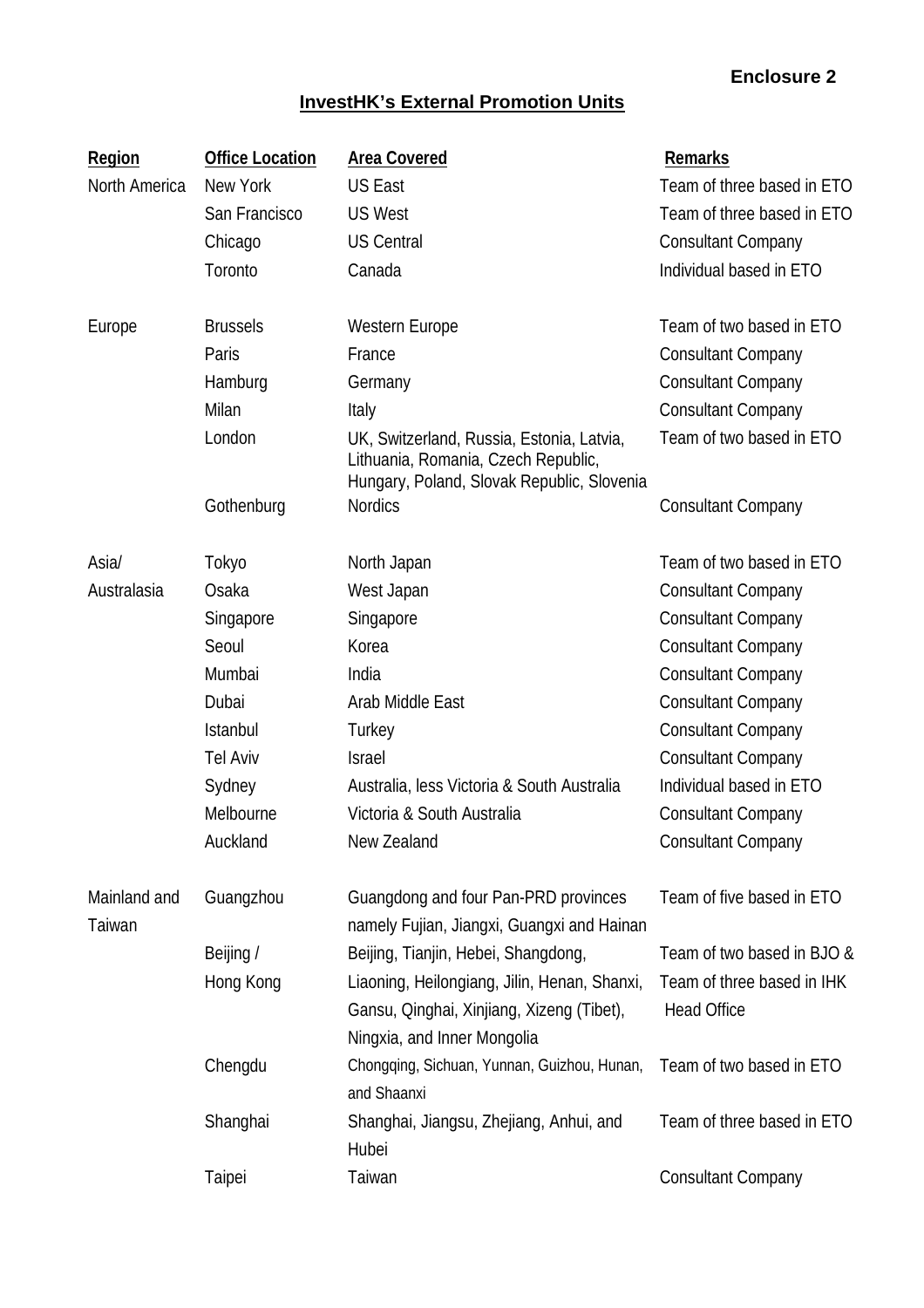|                              | 2000              | 2001  | 2002  | 2003    | 2004    | 2005    | 2006    |
|------------------------------|-------------------|-------|-------|---------|---------|---------|---------|
|                              | $($ Jul - Dec $)$ |       |       |         |         |         |         |
| No. of projects              | 35                | 99    | 117   | 142     | 205     | 232     | 246     |
| completed*                   |                   |       |       |         |         |         |         |
| Jobs created**               | 347               | 1504  | 2075  | 7634    | 7696    | 7924    | 7835    |
| jobs created at<br>$\bullet$ | 347               | 1504  | 2075  | 2 4 5 6 | 3 0 0 8 | 2517    | 3 0 9 2 |
| opening/expansion            |                   |       |       |         |         |         |         |
| jobs to be created in        |                   |       |       | 5 1 7 8 | 4 6 8 8 | 5 4 0 7 | 4 7 4 3 |
| the next 2 years#            |                   |       |       |         |         |         |         |
| Investment amount            | 506               | 3,500 | 1,360 | 2,493   | 4,658   | 8,895   | 10,243  |
| $($$ million)**              |                   |       |       |         |         |         |         |

### **Summary of Results of the Work of InvestHK**

*\* These represent companies assisted by InvestHK, and do not include companies set up in Hong Kong without such assistance.* 

*\*\* As reported by the companies assisted by InvestHK themselves. Not all are willing to disclose the data.* 

*# For 2000 to 2002, companies were not asked to provide the forecast figure.*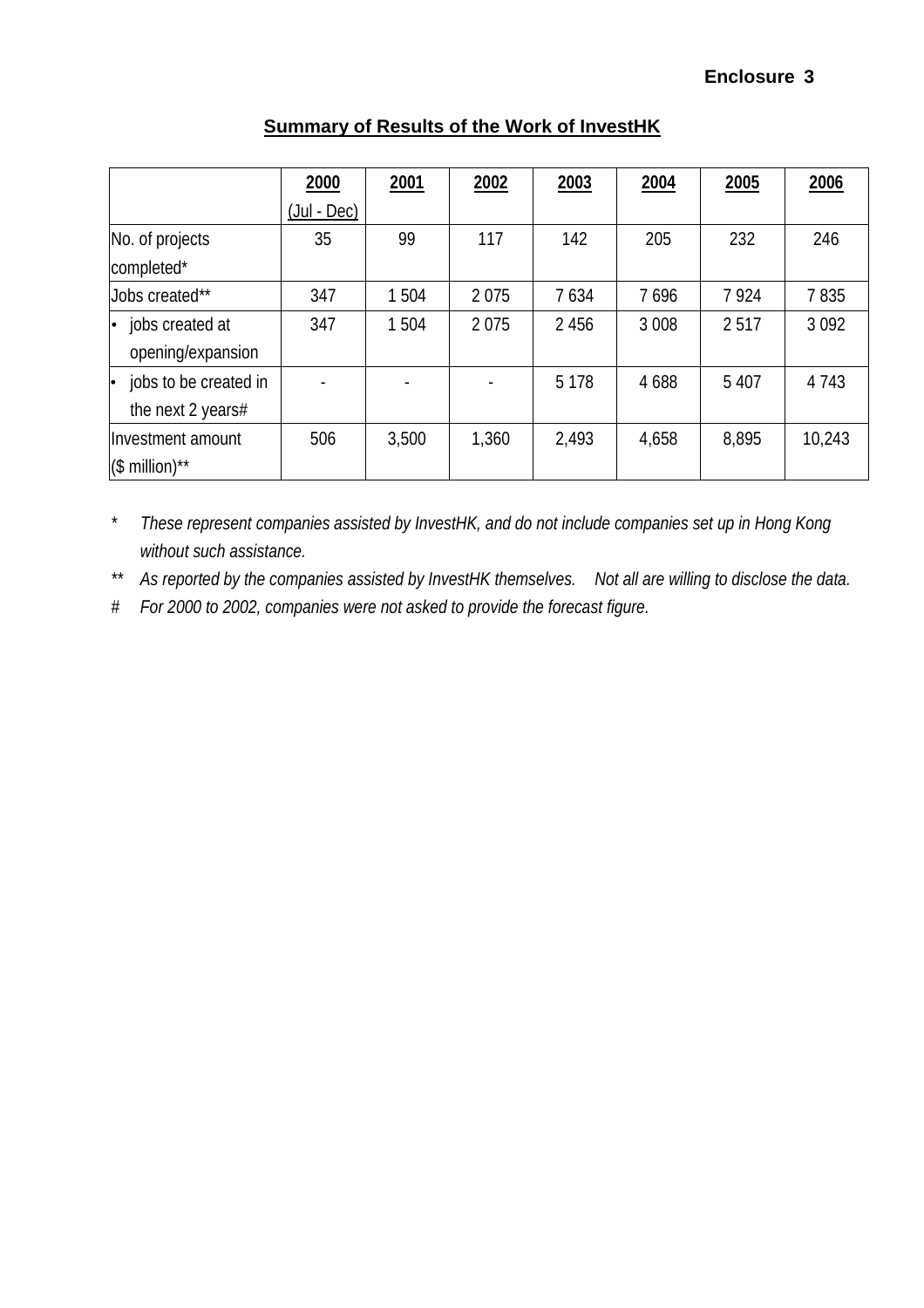# **Analysis of Investment Projects Completed by InvestHK in 2006**

# **(A) Breakdown by Industry**

| <b>Sector</b>                             | <b>Completed projects</b> |
|-------------------------------------------|---------------------------|
| <b>Business and Professional Services</b> | 29                        |
| Consumer, Retail and Sourcing             | 40.5                      |
| <b>Financial Services</b>                 | 23                        |
| Information Technology                    | 22                        |
| Technology                                | 27.5                      |
| Telecommunications, Media & Multimedia    | 24.5                      |
| <b>Tourism &amp; Entertainment</b>        | 26                        |
| Transportation                            | 23                        |
| <b>Others</b>                             | 30.5                      |
| Total                                     | 246*                      |

*\* About 4% of the cases were of manufacturing nature.* 

# **(B) Breakdown by Geographical Location**

| <b>Region</b>             | <b>Completed Projects</b> |
|---------------------------|---------------------------|
| Europe                    | 75 (30.5%)                |
| <b>USA</b>                | 51 (20.7%)                |
| Japan and Korea           | 26 (10.6%)                |
| Mainland                  | 41 (16.7%)                |
| Australia and New Zealand | 15 (6.1%)                 |
| Taiwan                    | 6(2.4%)                   |
| Canada                    | $10(4.1\%)$               |
| <b>Rest of Asia</b>       | 13 (5.3%)                 |
| <b>Middle East</b>        | 6(2.4%)                   |
| <b>Others</b>             | $3(1.2\%)$                |
| Total                     | 246                       |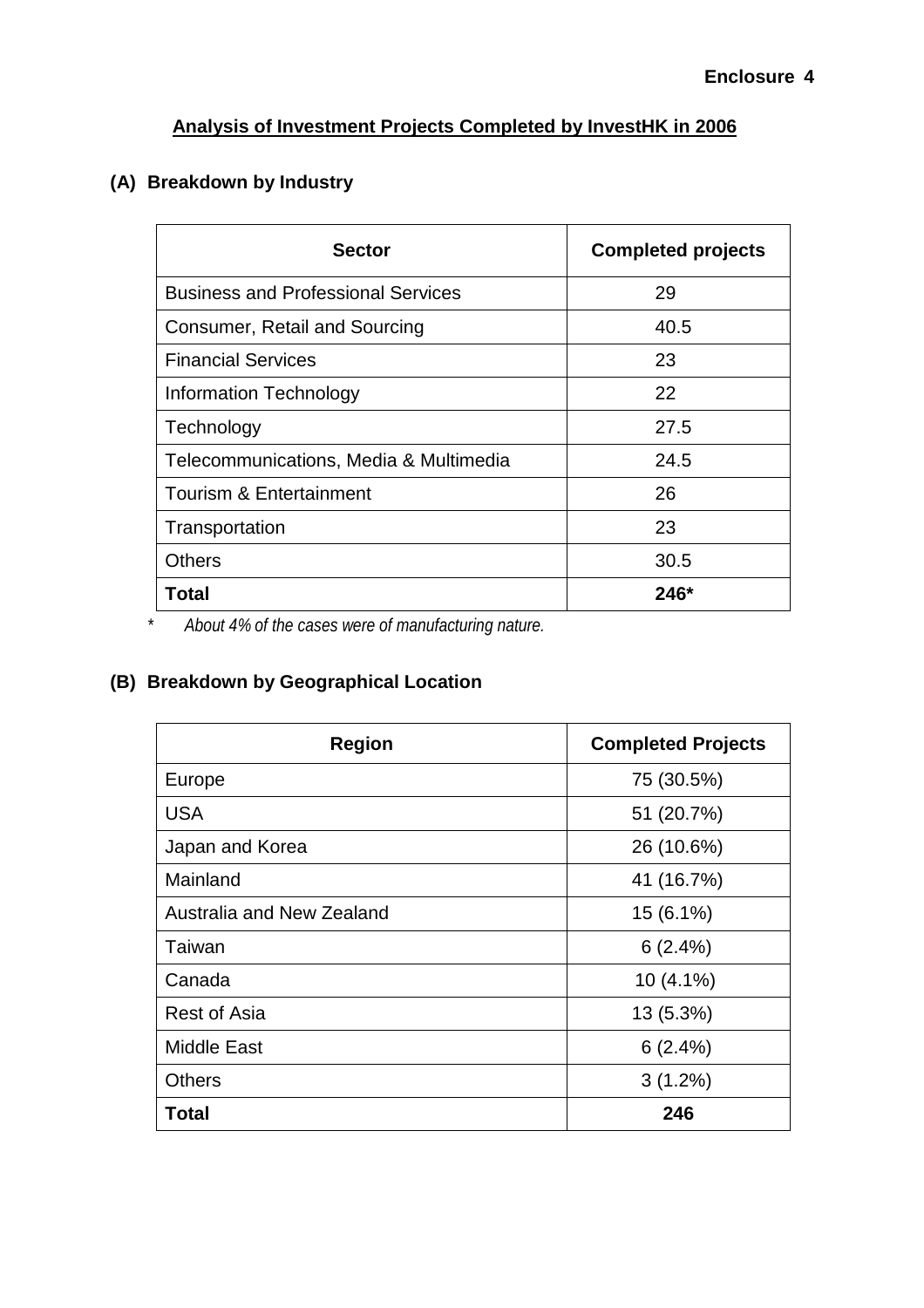| <b>Capital Investment (HK\$)</b> | <b>Completed Projects</b> |
|----------------------------------|---------------------------|
| 5 million                        | 131 (53.3%)               |
| 50 million<br>$> 5$ million      | 61 (24.8%)                |
| > 50 million                     | 21 (8.5%)                 |
| N/A#                             | 33 (13.4%)                |
| Total                            | 246                       |

# **(C) Breakdown by Capital Investment**

### **(D) Breakdown by Number of Jobs Initially Created**

| <b>No. of Jobs Created</b> | <b>Completed Projects</b> |
|----------------------------|---------------------------|
| $1 - 10$                   | 186 (75.6%)               |
| $11 - 100$                 | 51 (20.7%)                |
| $100 +$                    | $2(0.8\%)$                |
| $N/A$ #                    | 7(2.8%)                   |
| <b>Total</b>               | 246                       |

*# Some companies were not willing to reveal the information.*

# **(E) CEPA Effect**

| <b>Response</b>                              | <b>Completed Projects</b> |
|----------------------------------------------|---------------------------|
| CEPA is a factor for the current investment, | 61                        |
| with one or more of the following effects:   |                           |
| <b>EX</b> Invested because of CEPA           | 22                        |
| <b>EX</b> Investment accelerated             | 38                        |
| <b>X</b> More capital invested               | 22                        |
| * More staff employed                        | 20                        |

Ú *These figures add up to more than 61 because a company can indicate more than one effect.*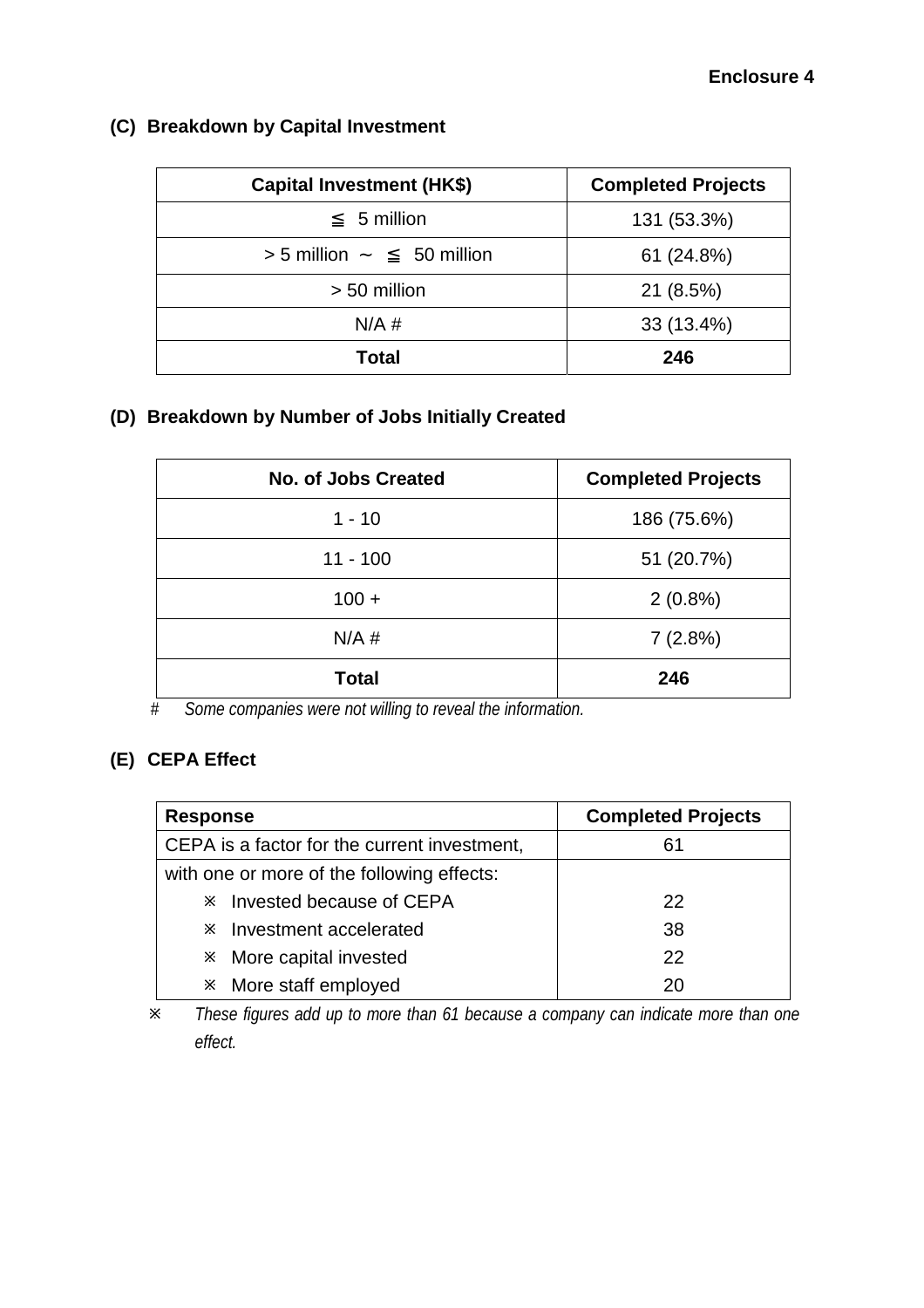# **Joint Overseas Promotions with Mainland Provinces/Cities in 2006**

| <b>Date</b>  | <b>Partner Province/City</b> | <b>Location</b>   |
|--------------|------------------------------|-------------------|
| 17 March     | Guangzhou                    | Stockholm         |
| 25 April     | Dongguan                     | Copenhagen        |
| 27 April     | Zhuhai                       | Florence          |
| 30 May       | Shenzhen                     | Seoul             |
| 15 June      | Jiangmen                     | San Diego         |
| 27 September | Foshan                       | <b>Dusseldorf</b> |
| 18 October   | Fujian                       | Philadelphia      |
| 10 November  | Guangdong                    | Paris             |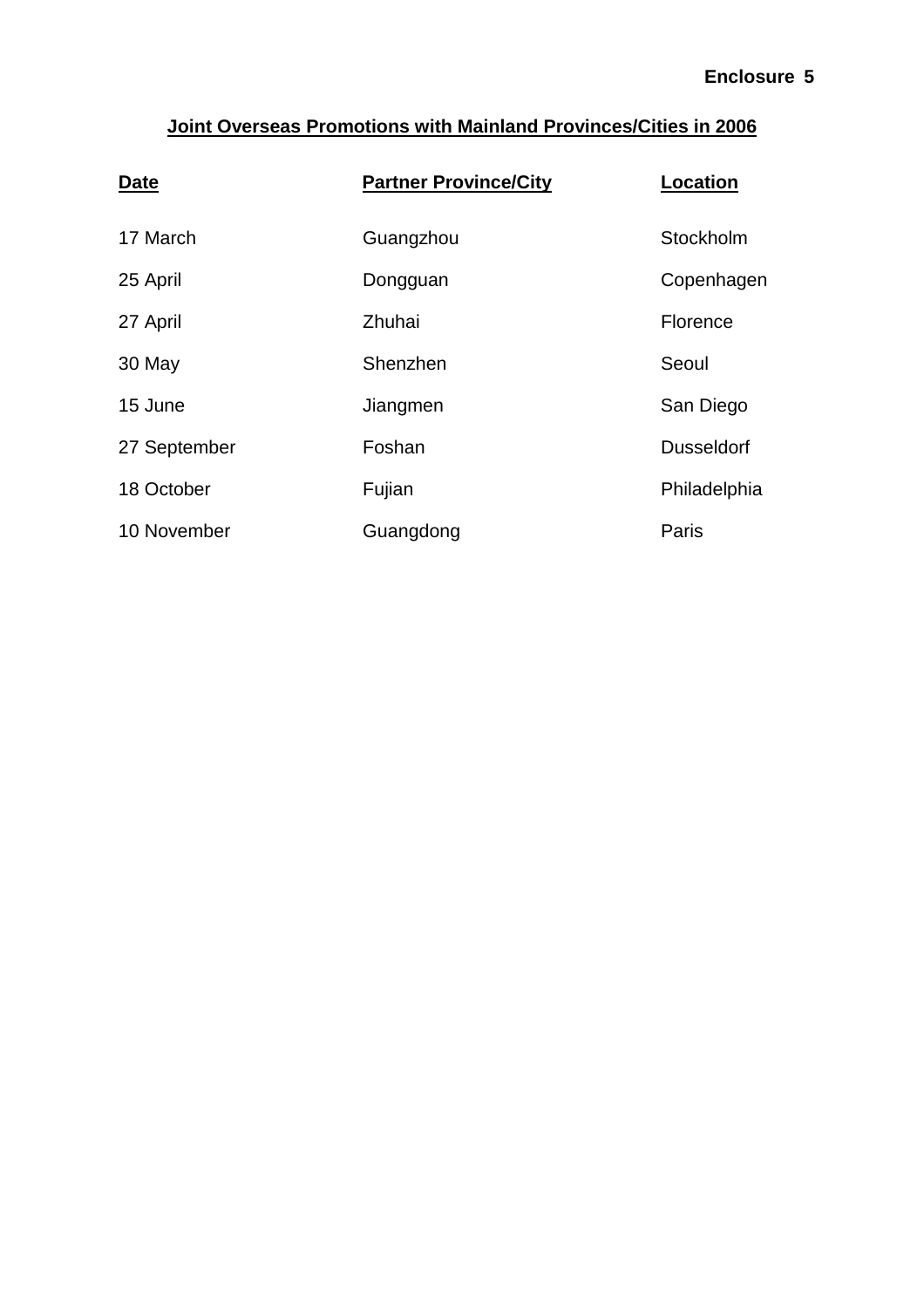# **Major Events organized by InvestHK in the Mainland in 2006**

| Date         | <b>Events</b>                                                                                                                                                                                                                                                  | Location  |
|--------------|----------------------------------------------------------------------------------------------------------------------------------------------------------------------------------------------------------------------------------------------------------------|-----------|
| 1 March      | "Hong Kong – platform for Mainland enterprises to<br>go global" seminar - Pharmaceutical enterprises                                                                                                                                                           | Jilin     |
| 17 March     | "Going Global - Expert Consultation Campaign in<br>Panyu" co-organised with Hong Kong Professional<br><b>Consultants Association</b>                                                                                                                           | Panyu     |
| 6 April      | Hong Kong Investment Promotion Seminar in<br>Shenzhen jointly organised with Guangdong<br>Federation of Industry and Commerce                                                                                                                                  | Shenzhen  |
| 22 - 23 May  | <b>IHK/MOFCOM seminar for Food &amp; Beverages</b><br>industry                                                                                                                                                                                                 | Chongqing |
| 24 - 26 May  | Western Expo cum IHK IT seminar                                                                                                                                                                                                                                | Chengdu   |
| 26 May       | "Going Global - Expert Consultation Campaign" in<br>Zhongshan co-organised with Hong Kong<br><b>Professional Consultants Association</b>                                                                                                                       | Zhongshan |
| 29 May       | "Roadshow for 'Hong Kong Research and<br>Development Programmes"- Guangzhou leg                                                                                                                                                                                | Guangzhou |
| 30 May       | "Roadshow for `Hong Kong Research and<br>Development Programmes"- Foshan leg                                                                                                                                                                                   | Foshan    |
| 8 June       | "Roadshow for `Hong Kong Research and<br>Development Programmes"- Shenzhen leg                                                                                                                                                                                 | Shenzhen  |
| 8 - 12 June  | Zhejiang Investment & Trade Symposium                                                                                                                                                                                                                          | Ningbo    |
| 9 June       | "Roadshow for `Hong Kong Research and<br>Development Programmes" - Dongguan leg                                                                                                                                                                                | Dongguan  |
| 22 - 24 June | IHK/MOFCOM seminar for IT industry                                                                                                                                                                                                                             | Dalian    |
| 9 August     | "Invest Hong Kong" Forum in Foshan jointly<br>organised with the Guangdong side of the Greater<br><b>Pearl River Delta Investment and Trade Promotion</b><br>Sub Group (Guangdong Association of Enterprises<br>with Foreign Investment and Guangdong Province | Foshan    |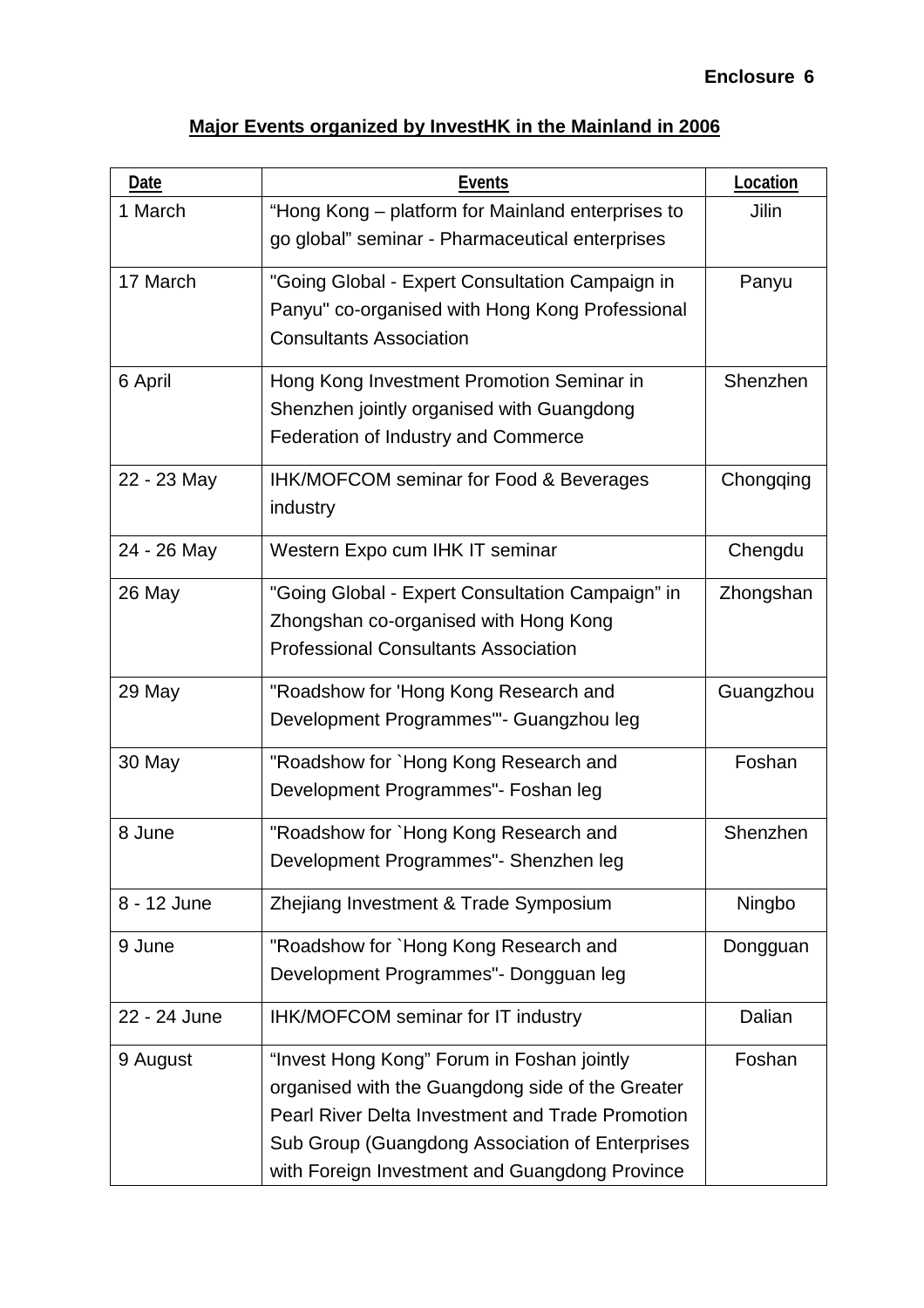| Date            | Events                                               | Location |
|-----------------|------------------------------------------------------|----------|
|                 | Private Enterprises Association and Guangdong        |          |
|                 | Sub-Council of CCPIT) and the Joint Investment       |          |
|                 | and Trade Promotion Sub Group of the Greater         |          |
|                 | <b>Pearl River Delta Business Council</b>            |          |
| 7 - 9 September | Xiamen                                               |          |
|                 | Capitalise on Hong Kong's Professional Services      |          |
|                 | for International Expansion" at China International  |          |
|                 | Fair for Investment & Trade (CIFIT)                  |          |
| 27 October      | Roundtable on "Hong Kong – Your Platform to Go       | Chengdu  |
|                 | Global"                                              |          |
| 31 October      | "Hong Kong: the Platform for Guangxi Enterprises     | Nanning  |
|                 | to Go Global" jointly organised with Guangxi Dept of |          |
|                 | Commerce                                             |          |
| 29 November     | <b>Experience Sharing Session of Shenzhen</b>        | Shenzhen |
|                 | Enterprises Invested / Interested in Investing in HK |          |
|                 |                                                      |          |